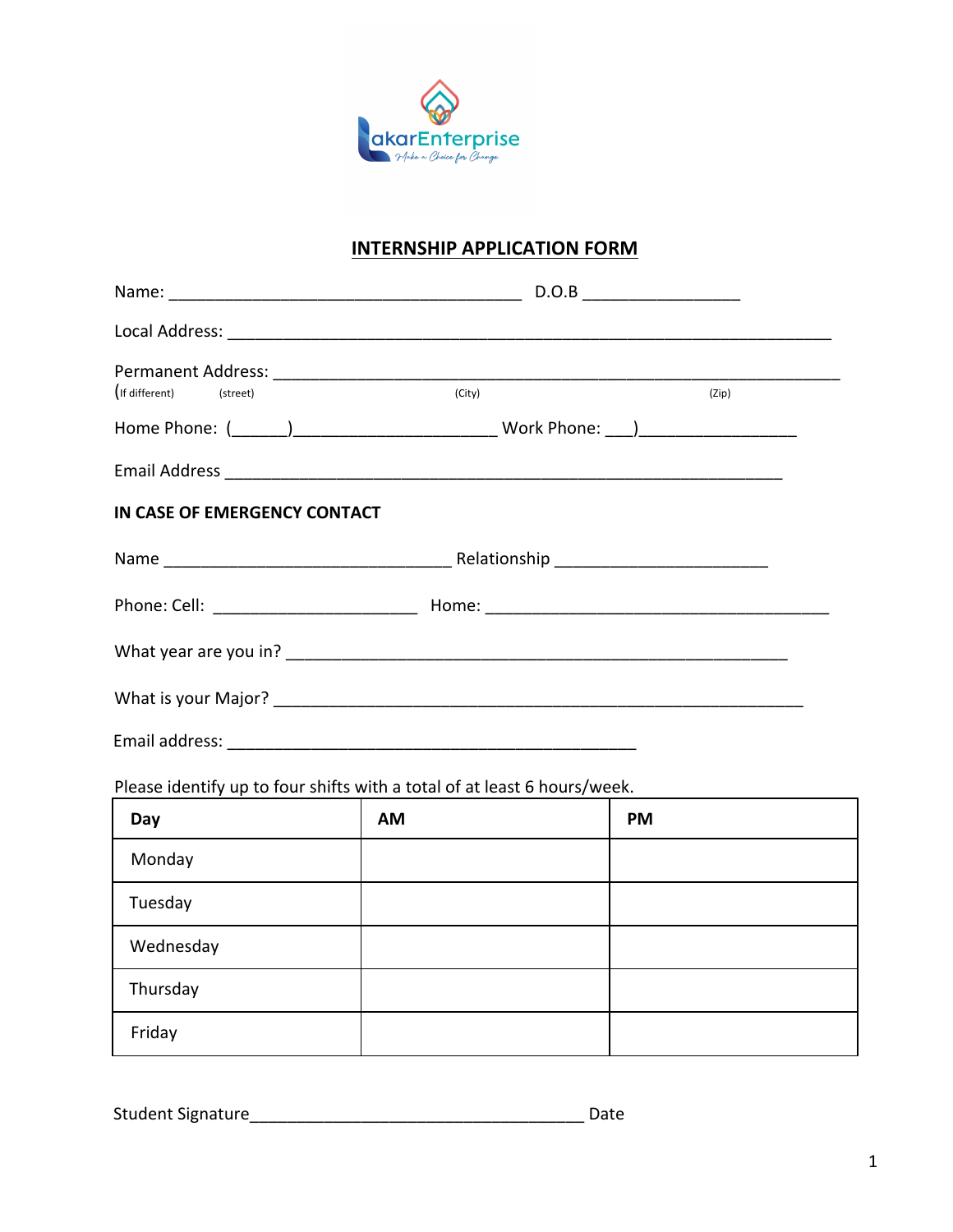## INTERNSHIP APPLICATION FORM

\_\_\_\_\_\_\_\_\_\_\_\_\_\_\_\_\_\_\_\_\_\_

Please respond to the questions below;

Why do you want to intern at LaKar Enterprise?

What are your Strengths?

LaKar Enterprise is always looking for interns with the following skills, please identify areas that you can/or would like to contribute to

- o Project management
- o Editing/writing
- o Event Planning
- o Social Media
- o Design (Web, invitations etc.)
- o Research

Aside from your regular intern hours will you be available to participate in Lakar Enterprise events (2-3 evenings per semester) during the semester? Yes No

Please Email application form and Resume to Elvina Stegall. If we feel that you are a good fit